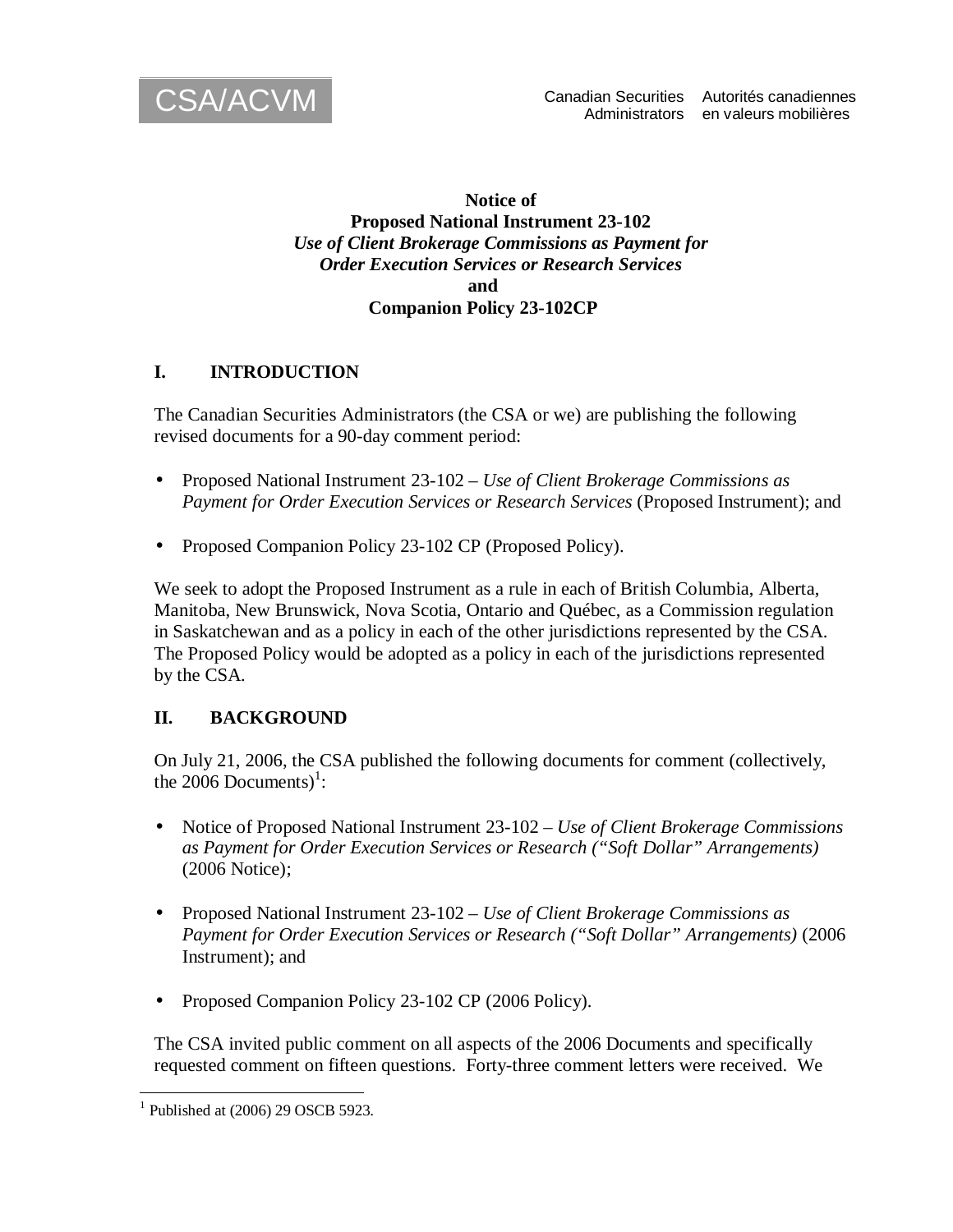have considered the comments received and thank all the commenters for their submissions. A list of those who submitted comments, as well as a summary of comments and our responses to them, are attached as Appendix "A" to this Notice.

## **III. RECENT DEVELOPMENTS**

Also in 2006, the U.S. Securities and Exchange Commission (SEC) issued guidance on client commission arrangements. The transition period for implementation of the SEC's 2006 interpretive release (SEC Release)<sup>2</sup> ended early in 2007. The final rules of the Financial Services Authority<sup>3</sup> had already taken effect by the time the 2006 Documents were published.

More recently, statements have been made by various representatives of the SEC that suggest that SEC staff continue to work on recommendations to their Commission that may help to increase transparency and improve oversight in relation to the use of client commissions. We will continue to monitor the developments in the U.S.

#### **IV. SUBSTANCE AND PURPOSE OF THE PROPOSED INSTRUMENT AND PROPOSED POLICY**

In response to comments received, and after further consideration by the CSA, the 2006 Documents have been materially revised. The purpose of the Proposed Instrument and Proposed Policy remains the same although their content has changed.

The Proposed Instrument continues to provide a specific framework for the use of client brokerage commissions by advisers. It clarifies the broad characteristics of the goods and services that may be acquired by advisers with these commissions and also describes the advisers' disclosure obligations in relation to such use of client brokerage commissions.

The Proposed Policy gives additional guidance regarding the types of goods and services that may be obtained by advisers with client brokerage commissions, as well as nonpermitted goods and services. It also gives guidance on the disclosure that would be considered acceptable to meet the requirements of the Proposed Instrument.

## **V. SUMMARY OF THE PROPOSED INSTRUMENT AND PROPOSED POLICY**

#### *A. Common Themes from Comments on the 2006 Documents*

The common themes that emerged from the comments received on the 2006 Documents were: (1) difficulties could arise regarding the application of the 2006 Instrument to

<sup>&</sup>lt;sup>2</sup> The SEC Release was issued on July 18, 2006 under Exchange Act Release No. 34-54165. These were effective July 24, 2006 with a six-month transition period to January 24, 2007.

 $3$  The FSA's final rules were published in July 2005 in Policy Statement 05/9, Bundled Brokerage and Soft Commission Arrangements: Feedback on CP 05/5 and Final Rules. These were effective January 1, 2006 with a six-month transition period.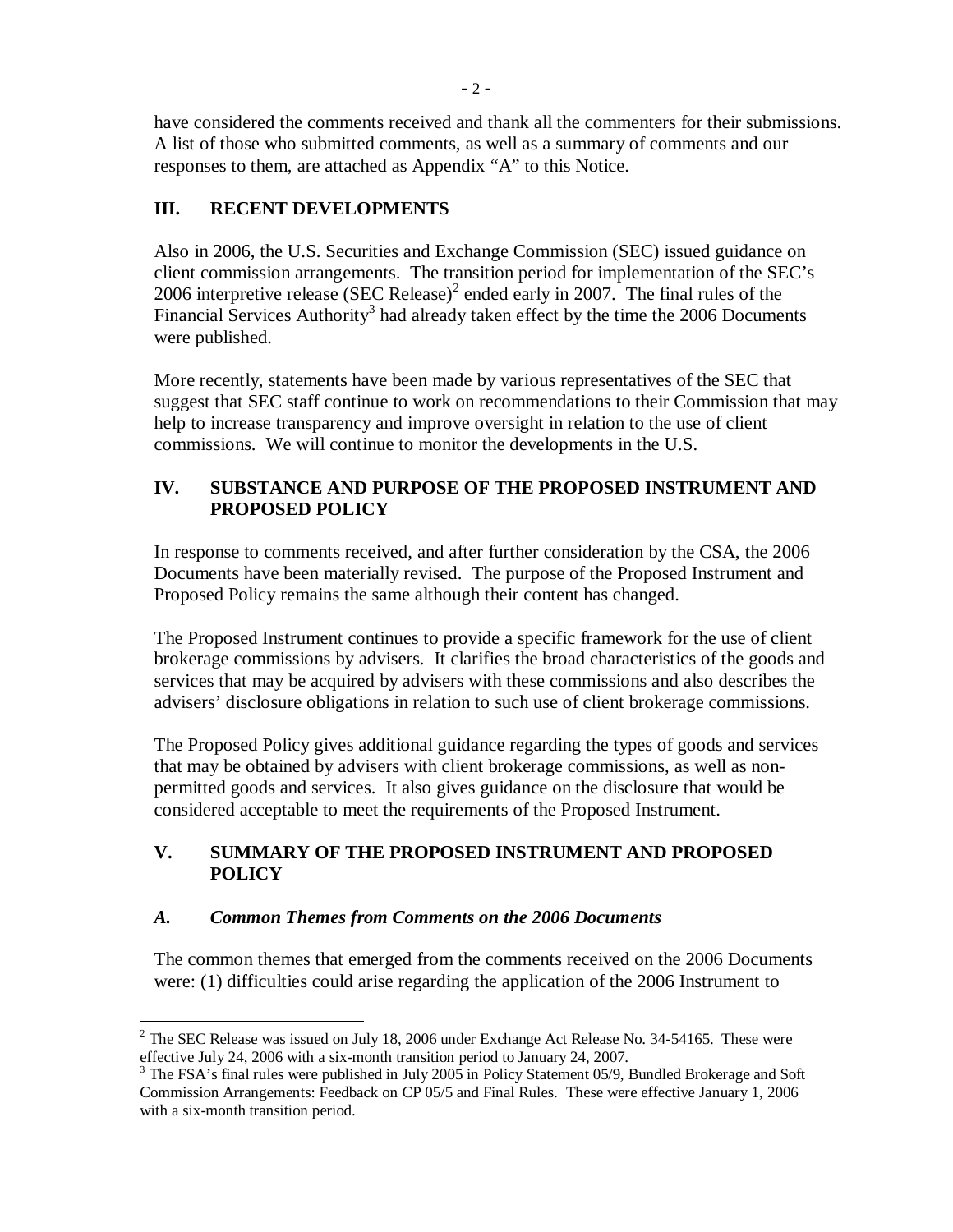principal transactions in securities where there is no independent pricing mechanism; (2) the requirements should be harmonized to the greatest extent possible with those in the U.K. and U.S., with preference for harmonization with the U.S.; (3) the proposed disclosure requirements would be difficult to meet and may not be useful to many clients; and (4) a transition period should be considered.

As noted above, we have considered the comments and have made substantive changes to the 2006 Documents (reflected in the current Proposed Instrument and Proposed Policy). These changes are summarized below. Several non-substantive changes have also been made in response to the comments received. These changes and the reasons for them are discussed in the summary of comments and responses included at Appendix "A".

#### *B. Summary of Substantive Changes to the Proposed Instrument and Proposed Policy*

The following summary of the substantive changes to the Proposed Instrument and Proposed Policy is divided into five parts: (i) application of the Proposed Instrument; (ii) the definitions of order execution services and research services; (iii) the framework for client brokerage commission practices; (iv) disclosure of client brokerage commission practices; (v) transition period.

## *(i) Application of the Proposed Instrument*

We are now proposing a narrower application of the Proposed Instrument in response to comments regarding difficulties in meeting the requirements if the Proposed Instrument were to apply to all trades in securities. These comments suggested that:

- fees associated with securities traded on a principal basis are imbedded in the price of these securities and cannot be easily measured;
- the lack of pre- and post-trade transparency in the OTC markets makes it difficult to separate the price of a security from the additional services provided; and
- consideration should be given to limiting the application of the proposed instrument to trades in securities where an independent pricing mechanism exists in order to help harmonize with the scope of the SEC and FSA requirements.

Section 2.1 of the Proposed Instrument provides that the application of the Proposed Instrument will be limited to any trade in securities for an investment fund, a fully managed account, or any other account or portfolio over which an adviser exercises investment discretion on behalf of third party beneficiaries, where brokerage commissions are charged by the dealer. Additional guidance has been proposed in subsection 2.1(1) of the Proposed Policy to clarify that the reference in the Proposed Instrument to "client brokerage commissions" includes any commission or similar transaction-based fee charged for a trade where the amount paid for the security is clearly separate and identifiable (e.g., the security is exchange-traded, or there is some other independent pricing mechanism that enables the adviser to accurately and objectively determine the amount of commissions or fees charged).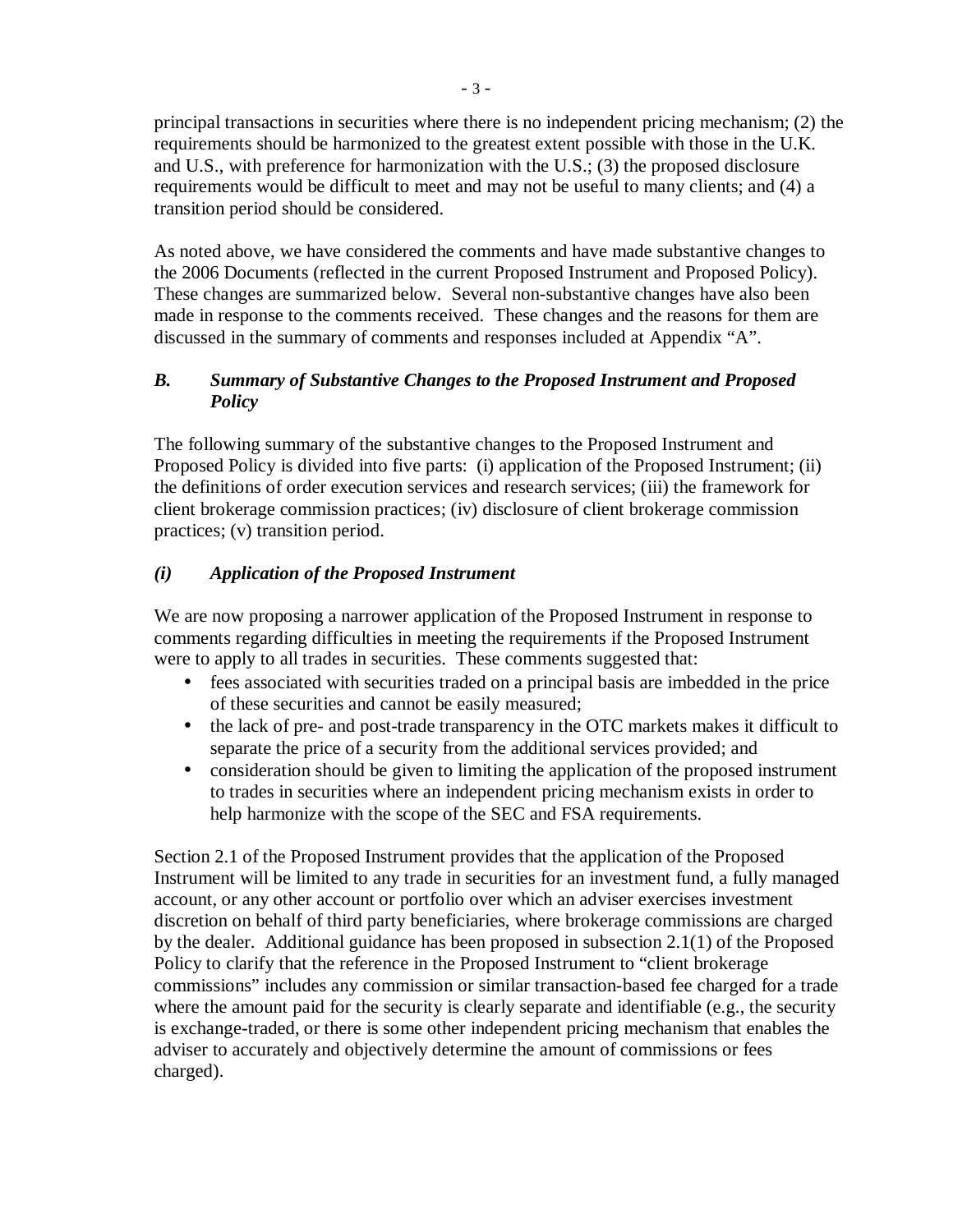Subsection 2.1(2) of the Proposed Policy has also been added to provide clarification regarding the basis for limiting the application of the Proposed Instrument, and to clarify that advisers that obtain goods and services other than order execution in conjunction with trades such as principal trades where a mark-up is charged (e.g., fixed income traded in the OTC markets), will remain subject to their general fiduciary obligations to deal fairly, honestly and in good faith with clients, but will not be able to rely on the Instrument to demonstrate compliance with those obligations.

#### *(ii) The Definitions of Order Execution Services and Research Services*

Generally, commenters indicated that we should harmonize requirements with the U.S. and U.K. in relation to the definitions of order execution services and research services, and the interpretations of those definitions in relation to the eligibility of certain goods and services. Many of these commenters may have overlooked the differences between these two jurisdictions regarding such definitions and eligibility. Those that noted the differences favoured harmonization with the U.S.

In response to the comments received, we have made changes to the definitions and corresponding guidance. The substantive changes relate to the following:

- The temporal standard for order execution services;
- The definition and characteristics of research services; and
- Views on the eligibility of various specific goods and services.

# *(a) The temporal standard for order execution services*

There were no changes made to the proposed definition of order execution services. The definition remains consistent with that contained in the existing OSC Policy 1.9 and AMF Policy Statement  $Q-20^4$  (Existing Provisions). However, we have made amendments to clarify the proposed temporal standard for order execution services in light of various comments received, which included suggestions that "order execution services" start from the point at which an order life cycles begins (after the investment decision is made), and would generally include those goods and services that are used to decide how, when or where to place an order or effect a trade.

Comments received in relation to questions asked on the eligibility of specific goods and services also indicated that different interpretations of the starting point for the temporal standard exist. For example, comments received relating to the eligibility of post-trade analytics indicated that some parties considered certain uses to be "order execution services" while others considered those same uses to be "research services". This may have been a result of the temporal standard proposed in the 2006 Documents that started at the point after which an adviser makes an investment or trading decision, but did not provide any further clarification as to delineation.

 4 AMF Policy Statement Q-20 gained the force of a rule in June 2003 through Section 100 of *An Act to amend the Securities Act* (S.Q. 2001, chapter 38).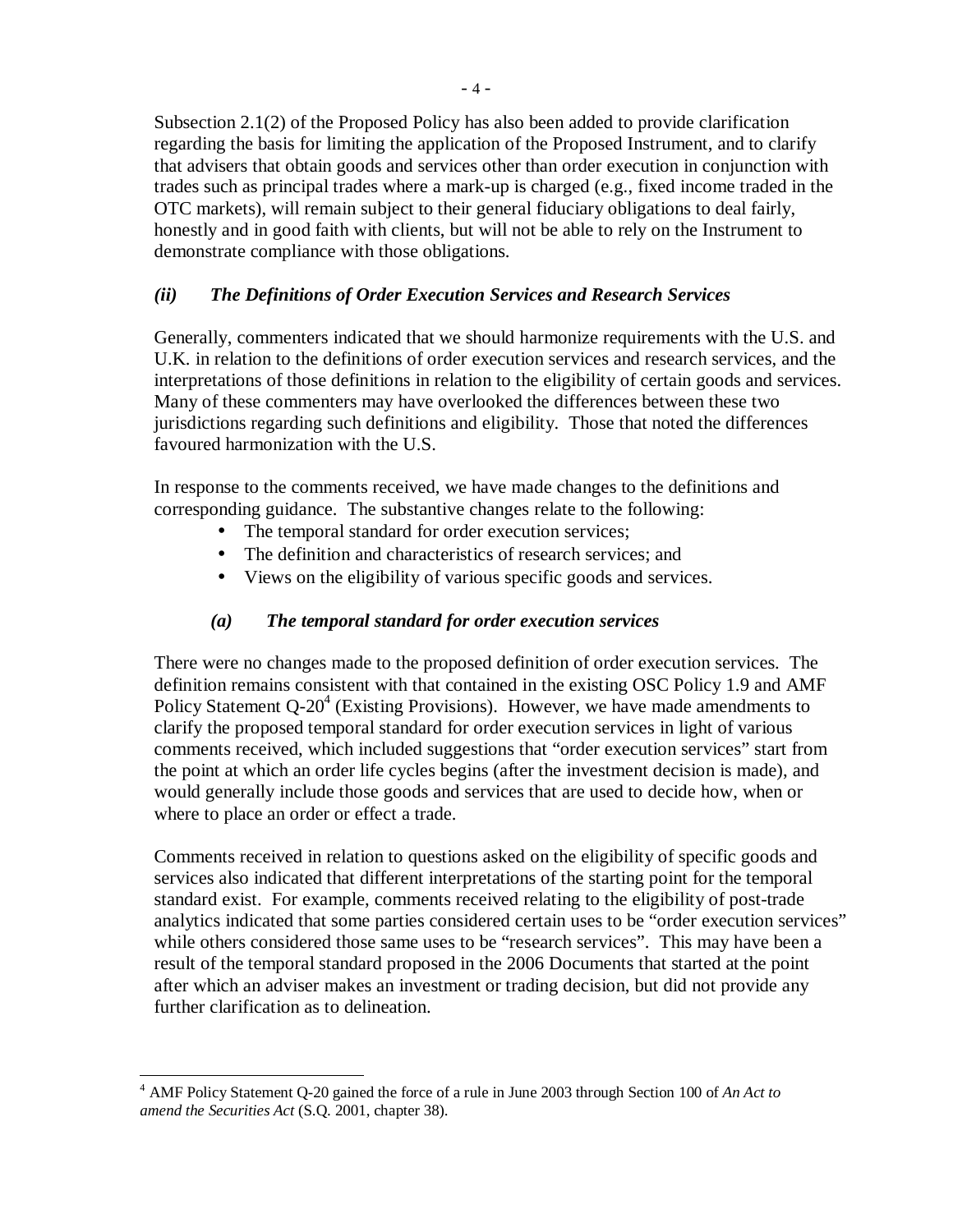As a result, section 3.2 of the Proposed Policy has been revised and now proposes a temporal standard for order execution services which would generally include goods and services provided or used between the point at which an adviser makes an investment decision (i.e., the decision to buy or sell a security) and the point at which the resulting securities transaction is concluded.

We have also amended the definition of "research services"<sup>5</sup> in the Proposed Instrument by removing reference to "the advisability of effecting securities transactions in securities" and replacing it with language that is intended to help to avoid any future misinterpretation of the proposed temporal standard.

We think that clarifying the starting point for the temporal standard for order execution services would help to ensure consistency in the categorization of goods and services involved in the execution process regardless of the extent to which the adviser relies on the dealer for execution decisions, or contributes to or makes these decisions itself.

While we believe the temporal standard may be different from that included in the SEC Release<sup>6</sup>, we do not believe the difference would cause any issues regarding the eligibility of particular goods or services between jurisdictions. Rather, this should only result in differences in how an eligible good or service has been categorized between the two jurisdictions; for example, a good categorized as research under the SEC's temporal standard might be categorized as order execution services under the Proposed Instrument.

**Question 1:** What difficulties might be caused by a temporal standard for order execution services that might differ from the standard applied by the SEC, especially in the absence of any detailed disclosure requirements in the U.S.? In the event difficulties might result, do these outweigh any benefit from having a temporal standard that results in consistent classification of goods and services based on use?

# *(b) The definition and characteristics of research services*

We have made substantive changes to both the definition of research services and the associated guidance as a result of comments received regarding the 2006 Documents. These comments included that the characteristics of research services proposed, combined with the proposed obligation for advisers to ensure that research received adds value to investment or trading decisions, do not allow for eligibility of those goods and services that might not contain the specific proposed characteristics, or may not on their own add value to the investment trading decision, but do add value when used by an adviser as an input to its own analyses and research processes. We also re-examined whether an approach more consistent with that taken in the SEC Release, which places more focus on the use of the goods and services, should be adopted.

<sup>&</sup>lt;sup>5</sup> The term "research services" replaces the term "research" used in the 2006 Instrument and 2006 Policy. <sup>6</sup> For its temporal standard, the SEC Release states that "brokerage begins when the money manager communicates with the broker-dealer for the purpose of transmitting an order for execution and ends when funds or securities are delivered or credited to the advised account or the account holder's agent" (SEC Release, pp. 40-41).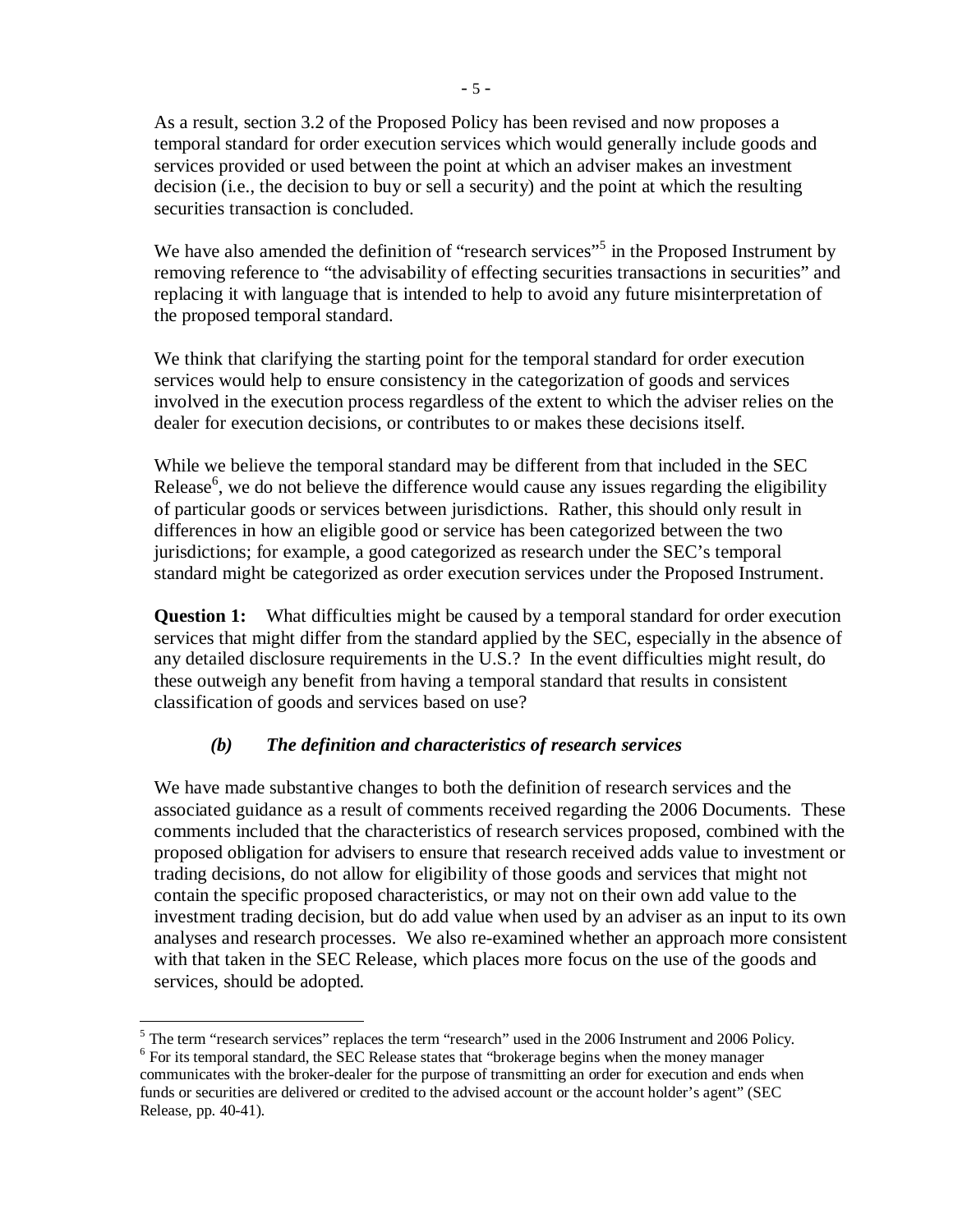As a result, the following substantive changes were made:

- The proposed guidance included in section 3.3 of the Proposed Policy was revised to reduce the focus on the characteristics of research.
- The obligation proposed in paragraph  $3.1(2)(b)$  of the 2006 Instrument for the adviser to ensure that research services add value to the investment decision was also removed in conjunction with amendments to place more focus on the use of goods and services for determining eligibility for payment with client brokerage commissions. (Other reasons also contributed to the removal of this obligation and these are discussed below in the section: *The Framework for Client Brokerage Commission Practices*.)

## *(c) Views on the eligibility of certain goods and services*

We considered and re-examined the eligibility, as research services, of goods and services such as raw market data, proxy-voting services, and mass-marketed or publicly-available information or publications, and the eligibility, as order execution services, of order management systems and post-trade analytics. In response to comments, we also considered the eligibility of other goods and services such as seminars, telephone / data communication lines, expert opinions, pre-trade analytics, as well as databases and software.

Commenters provided various compelling reasons for why certain goods and services should be considered eligible, whether as order execution services or research services. These reasons generally included a concern relating to not being harmonized with the views in the SEC Release.

As a result, we have made the following substantive changes:

- The proposed definition of "research services" in the Proposed Instrument now includes databases and software to the extent they are designed mainly to support the other services referred to in the proposed definition of "research services", as is currently included in the definition of "investment decision-making services" in the Existing Provisions.
- The proposed guidance in subsections  $3.2(3)$  and  $3.3(2)$  of the Proposed Policy, which provide examples of goods and services that might be considered order execution services and research services, respectively, has been amended.
- The proposed guidance in section 3.5 of the Proposed Policy, which provides examples of goods and services that we would consider to be clearly outside the permitted goods and services under the Proposed Instrument, has been amended.

The summary of comments and our responses included at Appendix "A" provide more information regarding our views on various specific goods and services, and the reasons for the amendments made or not made to the Proposed Policy.

We emphasize that it is not feasible to attempt to include in the Companion Policy a comprehensive list of all possible goods and services that might be considered eligible as order execution services or research services. The examples proposed are intended solely to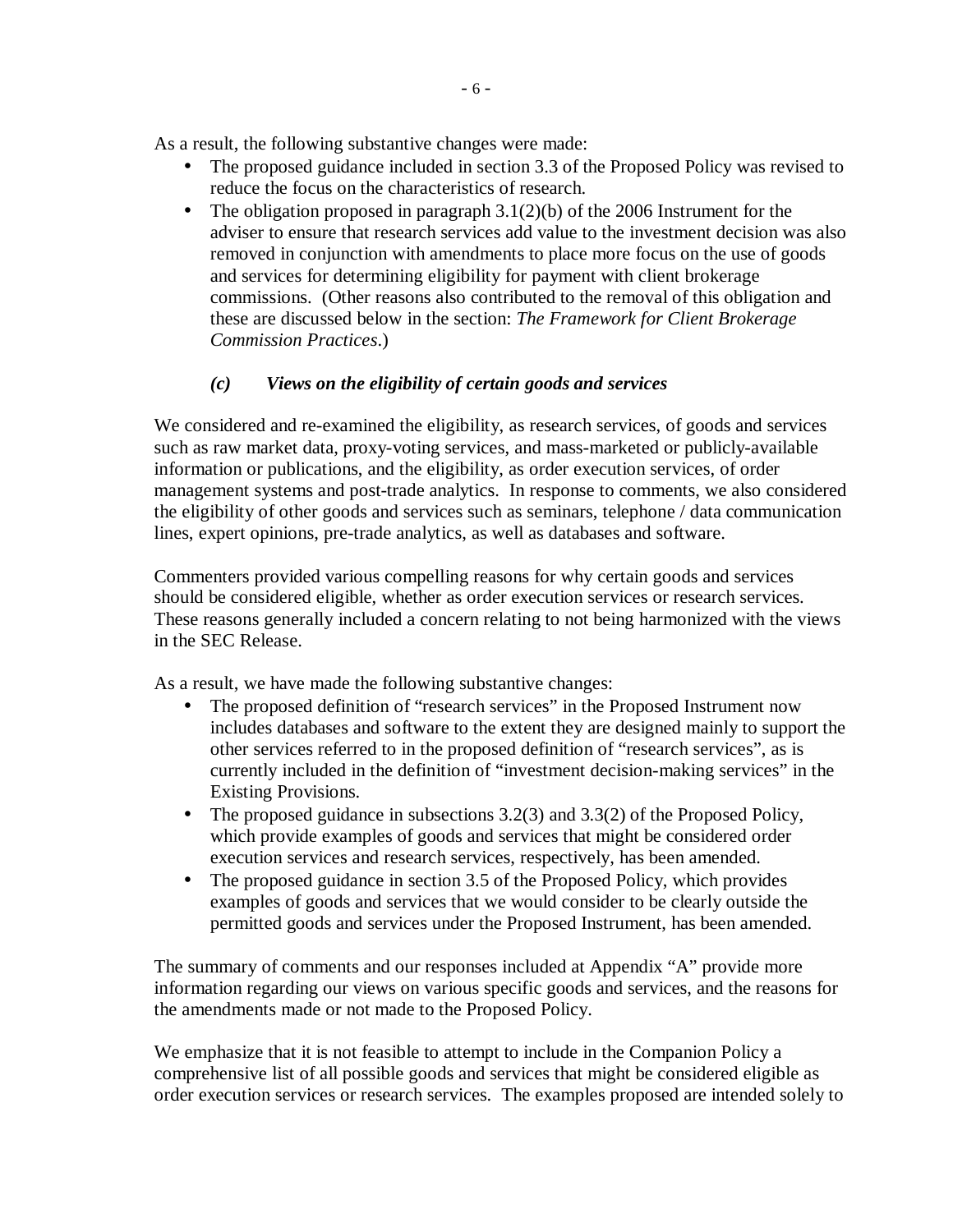help an adviser with its assessment of whether a good or service meets the definition of order execution services or research services. Even if certain goods or services were specifically mentioned in a final Companion Policy, the adviser would still have to meet the obligations under Part 3 of the Proposed Instrument in order to be able to justify its use of client brokerage commissions as payment for those goods or services.

## *(iii) The Framework for Client Brokerage Commission Practices*

In response to comments received, we have also made changes to the obligations proposed for advisers that use client brokerage commissions as payment for order execution services or research services. The substantive changes relate to the following:

- The relationship between the use of goods and services and the obligation to ensure such use is for the benefit of the client(s);
- The relationship between benefits received and particular clients;
- The ability to assess value received in relation to value paid; and
- Unsolicited goods and services.

There were no significant comments received relating to a dealer's obligations under the 2006 Instrument that resulted in substantive changes.

#### *(a) The relationship between the use of goods and services and the obligation to ensure such use is for the benefit of the client(s)*

As noted earlier in this notice, we have made amendments to the proposed definition and characteristics of research services in order to place more focus on the use of the goods and services for determining whether payment could be made for these with client brokerage commissions.

In conjunction with these amendments, we reassessed the general framework for the use of client brokerage commissions. Paragraph 3.1(2)(a) of the Proposed Instrument continues to require an adviser that uses client brokerage commissions as payment for order execution services or research services to ensure that the services benefit the client(s).

Additional guidance has also been proposed in subsection 4.1(2) of the Proposed Policy that indicates that in order to benefit a client, the goods and services obtained should be used in a manner that provides appropriate assistance to the adviser in making investment decisions, or in effecting securities transactions. The guidance also indicates that the adviser should be able to demonstrate how the goods and services paid for with client brokerage commissions are used to provide appropriate assistance.

Further, as a result of changes made to the proposed guidance regarding the characteristics of research services, and because of the refocus of the proposed framework towards the use of the goods and services, we have also removed the obligation proposed in the 2006 Instrument requiring the adviser to ensure that the research received adds value to investment or trading decisions. We believe that the additional proposed guidance relating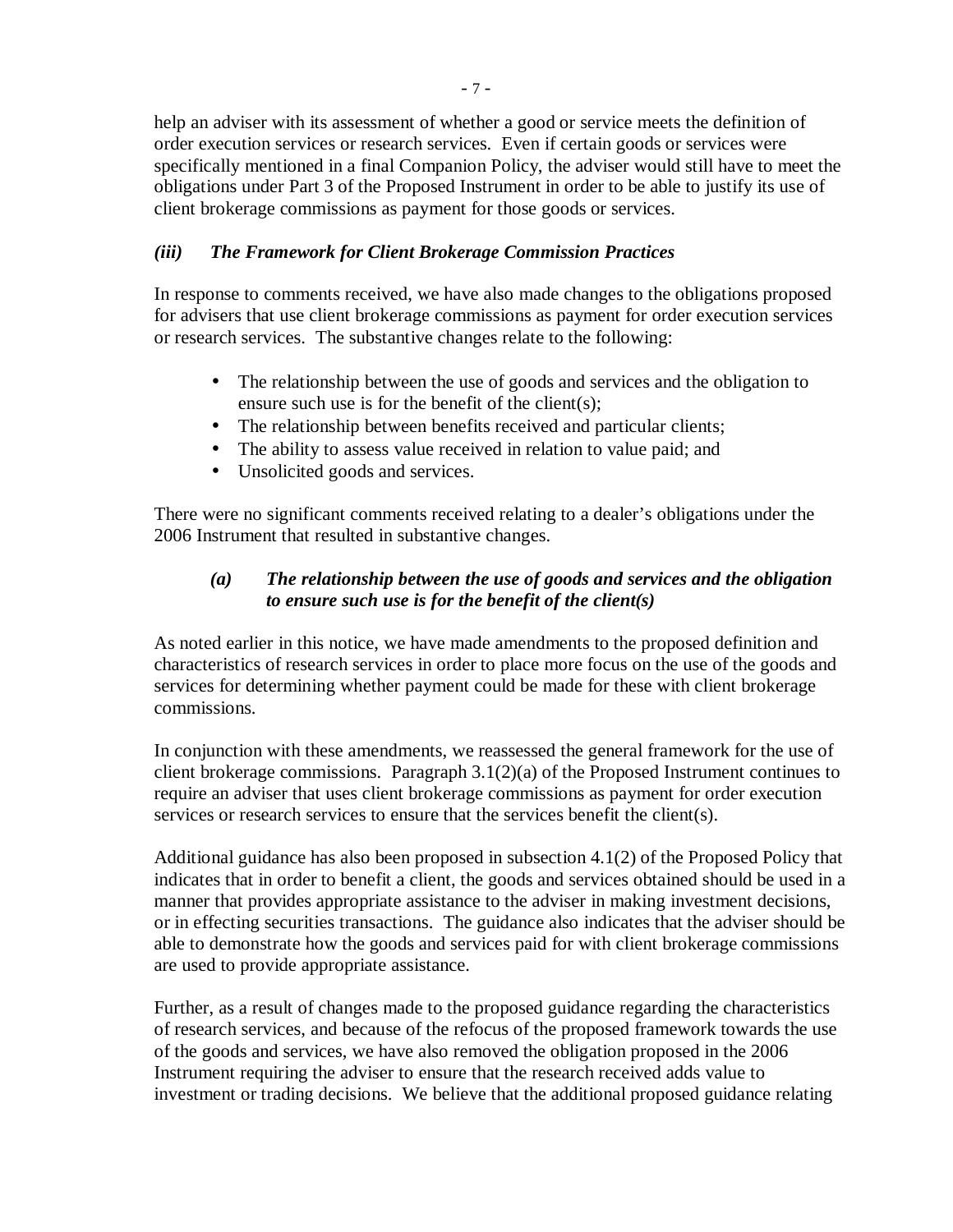to the use of goods and services in a manner that provides appropriate assistance should be sufficient.

## *(b) The relationship between benefits received and particular clients*

In order to clarify that it is not our intention to require advisers to ensure that a direct connection exists between each specific good or service received and particular clients, we have made amendments to the proposed guidance.

Subsection 4.1(3) has been added to the Proposed Policy to acknowledge that a specific order execution service or research service may benefit more than one client, and may not always directly benefit each particular client whose brokerage commissions were used as payment for the particular service. The proposed guidance also indicates that advisers should have adequate policies and procedures in place to ensure that all clients whose brokerage commissions were used as payment for these goods and services have received fair and reasonable benefit from such usage.

# *(c) The ability to assess value received in relation to value paid*

We considered those comments that suggested it might be difficult to ensure that the amount of client brokerage commissions paid is reasonable in relation to the value of goods and services received when there is a lack of cost information provided by dealers that bundle goods and services with order execution. We also considered those suggestions of adopting the SEC approach by instead requiring that a good faith determination be made of the reasonableness of the amounts paid.

We have therefore amended subsection 3.1(2) of the Proposed Instrument to now propose that the adviser must ensure that a good faith determination has been made that the amount of client brokerage commissions paid is reasonable in relation to the value of the order execution services or research services received. Additional guidance has been proposed in subsection 4.1(4) of the Proposed Policy regarding how the adviser might make this determination, including that the determination can be made either with respect to a particular transaction or the adviser's overall responsibilities for client accounts.

# *(d) Unsolicited goods and services*

From the comments received, we note that a level of uncertainty exists regarding the treatment under the Proposed Instrument of unsolicited goods and services, and of access to goods and services provided by dealers, when the goods and services provided or offered are either not eligible under the Proposed Instrument or not used by the adviser. We also note concerns associated with the lack of control over what goods and services a dealer might send or provide access to in return for client brokerage commissions.

To address these concerns, we have proposed guidance in subsection 4.1(4) of the Proposed Policy to clarify that the relevant measure for any good faith determination under paragraph 3.1(2)(b) of the Proposed Instrument is the reasonableness of the client brokerage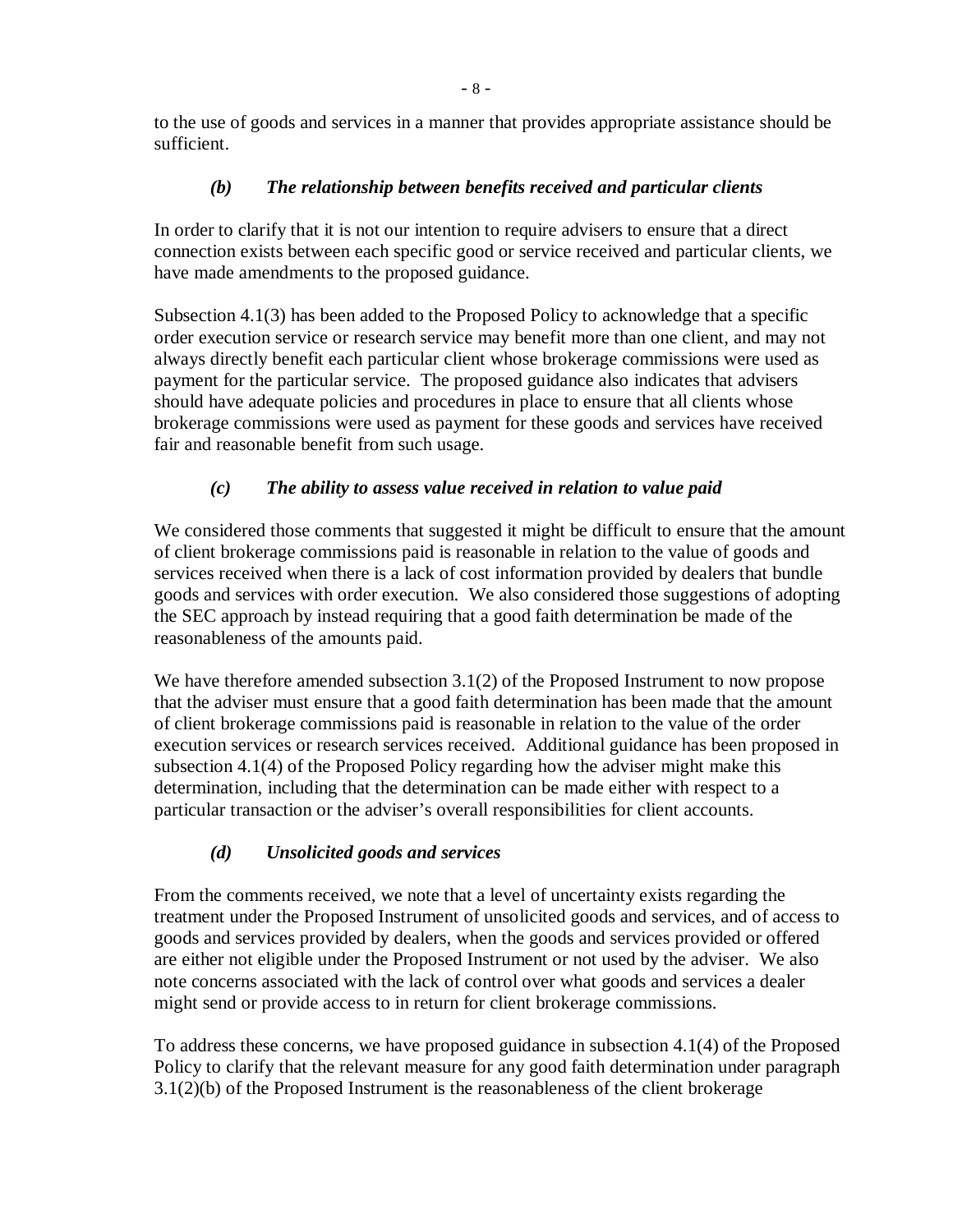commissions paid in relation to the goods and services received and used by the adviser. This means an adviser that, by virtue of paying client brokerage commissions, is provided with access to goods and services, or receives goods or services on an unsolicited basis and does not use such goods and services, will not be considered to be in violation of this obligation if it does not include these in its assessment of value received in relation to commissions paid. The proposed guidance also indicates that if an adviser uses the goods or services, or considers their availability a factor when selecting dealers, the adviser should include these in its assessment.

We think this approach could also be extended to the situation when an adviser is making allocations with respect to a mixed-use good or service. We would not expect an adviser to allocate cost to, and pay with its own funds for, an ineligible portion of a good or service received on an unsolicited basis that was not used. However, the adviser would still have the obligation to make a good faith determination that the amount of client brokerage commissions paid was reasonable in relation to the value of the eligible portion of that good or service received.

## *(iv) Disclosure of Client Brokerage Commission Practices*

Numerous comments were received in relation to the disclosure proposed in the 2006 Instrument. There were a number of arguments received for why the detailed proposed disclosure would be overly onerous to produce, and why it might be of questionable use to clients. However, we maintain the view that additional disclosure relating to the use of client brokerage commissions is necessary in order to increase the transparency to clients regarding such use, to help clients understand the services they are receiving, and to ensure appropriate rigour in the processes of all advisers.

To respond to the comments, though, we have made changes to the proposed disclosure requirements that we think provide an appropriate balance between the need for transparency and accountability, the associated burden and costs that might be imposed on advisers, and the aim for consistency with disclosure in the U.S. The substantive changes relate to the following:

- Clarification of the meaning of "client" for purposes of disclosure;
- The scope of the proposed narrative disclosure;
- The scope of the proposed quantitative disclosure; and
- Additional details to be maintained and made available upon request.

We do not believe any changes are necessary in relation to the form or frequency of disclosure.

# *(a) Clarification of the meaning of "client" for purposes of disclosure*

As a result of the uncertainty evident from the comments regarding the meaning of "client" for purposes of disclosure, we have proposed guidance in section 5.1 of the Proposed Policy to clarify that the recipient of the disclosure should typically be the party with whom the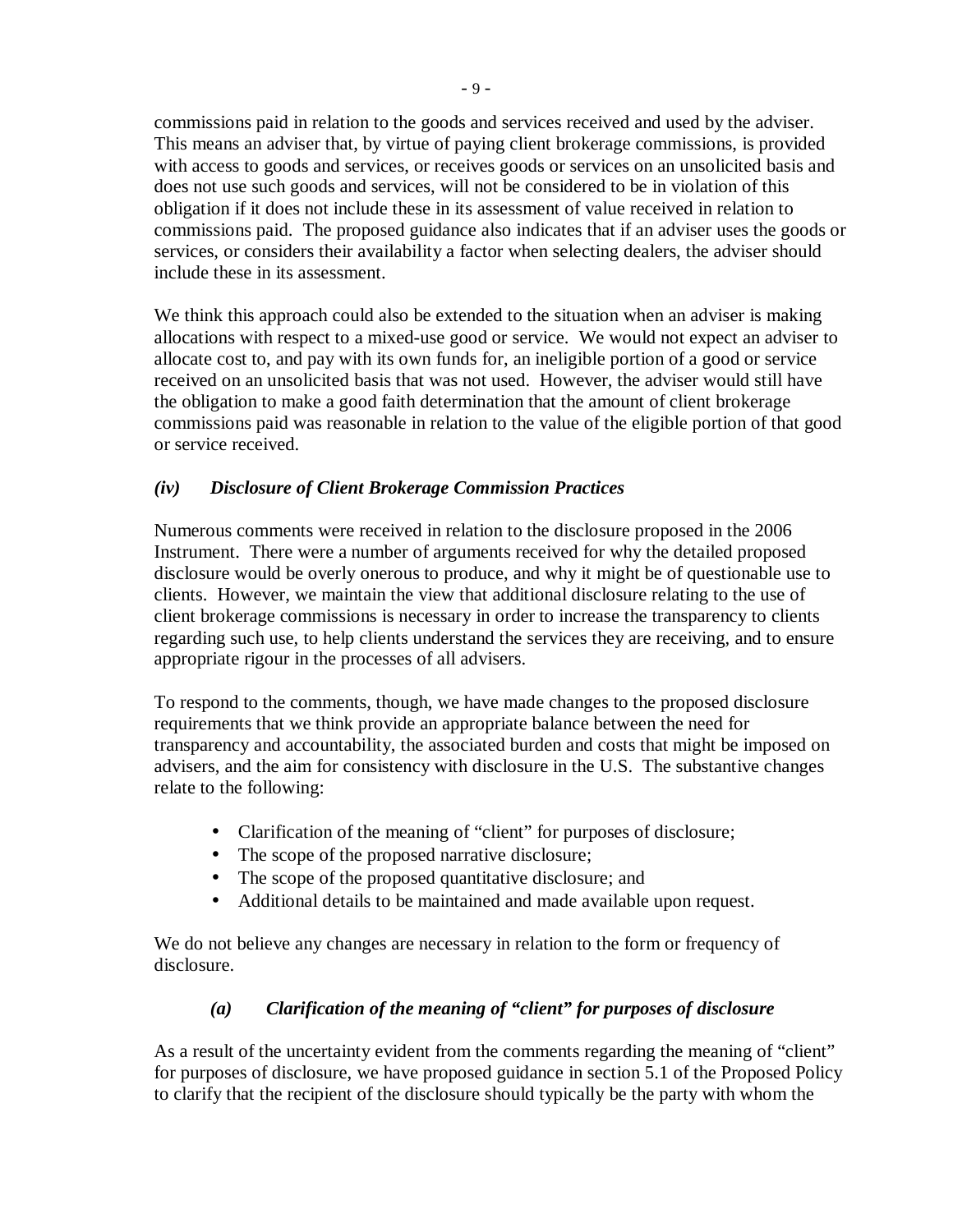contractual arrangement to provide advisory services exists. For example, for an adviser to an investment fund, the client would typically be considered the fund, unless the adviser is also the trustee and/or the manager of the fund, or is an affiliate of the trustee and/or manager of the fund, in which case the adviser should consider whether its relationship with the fund presents a conflict of interest matter under National Instrument 81-107 Independent Review Committee for Investment Funds that requires review by the Independent Review Committee established in accordance with that National Instrument, and whether it would be more appropriate for the disclosure to be made instead to the Independent Review Committee.

#### *(b) The scope of the proposed narrative disclosure*

We have revised the proposed disclosure requirements to increase the scope of the narrative disclosure to be provided so that clients will be better able to understand how their brokerage commissions are used by advisers as payment for goods and services other than order execution.

In formulating the new proposed narrative disclosure requirements we considered the suggestions received from commenters, and re-examined the current narrative disclosure included in Part II of the SEC's Form ADV and in the Investment Management Association's Pension Fund Disclosure Code.

The narrative disclosure requirements proposed in paragraphs 4.1(a) through (e) of the Proposed Instrument would essentially maintain requirements proposed in the 2006 Instrument for disclosure of the nature of the arrangements entered into relating to the use of client brokerage commissions as payment for order execution services or research services, as well as disclosure of the names of dealers and third parties that provided goods and services other than order execution, and the types of goods and services provided. However, we have also proposed that each dealer or third party named through this disclosure that is an affiliated entity should be separately identified, along with separate disclosure of the types of goods and services provided.

Additional narrative disclosure requirements that we have proposed include a description of the process for, and factors considered in, selecting dealers to effect securities transactions; the procedures for ensuring that, over time, clients receive reasonable benefit from the usage of the brokerage commissions charged to them; and the methods by which the determination of the overall reasonableness of client brokerage commissions paid in relation to order execution services and research services received is made.

Additional proposed guidance to help the adviser understand the expectations with respect to the proposed narrative disclosure requirements is included in subsections 5.3(2) and (3) of the Proposed Policy.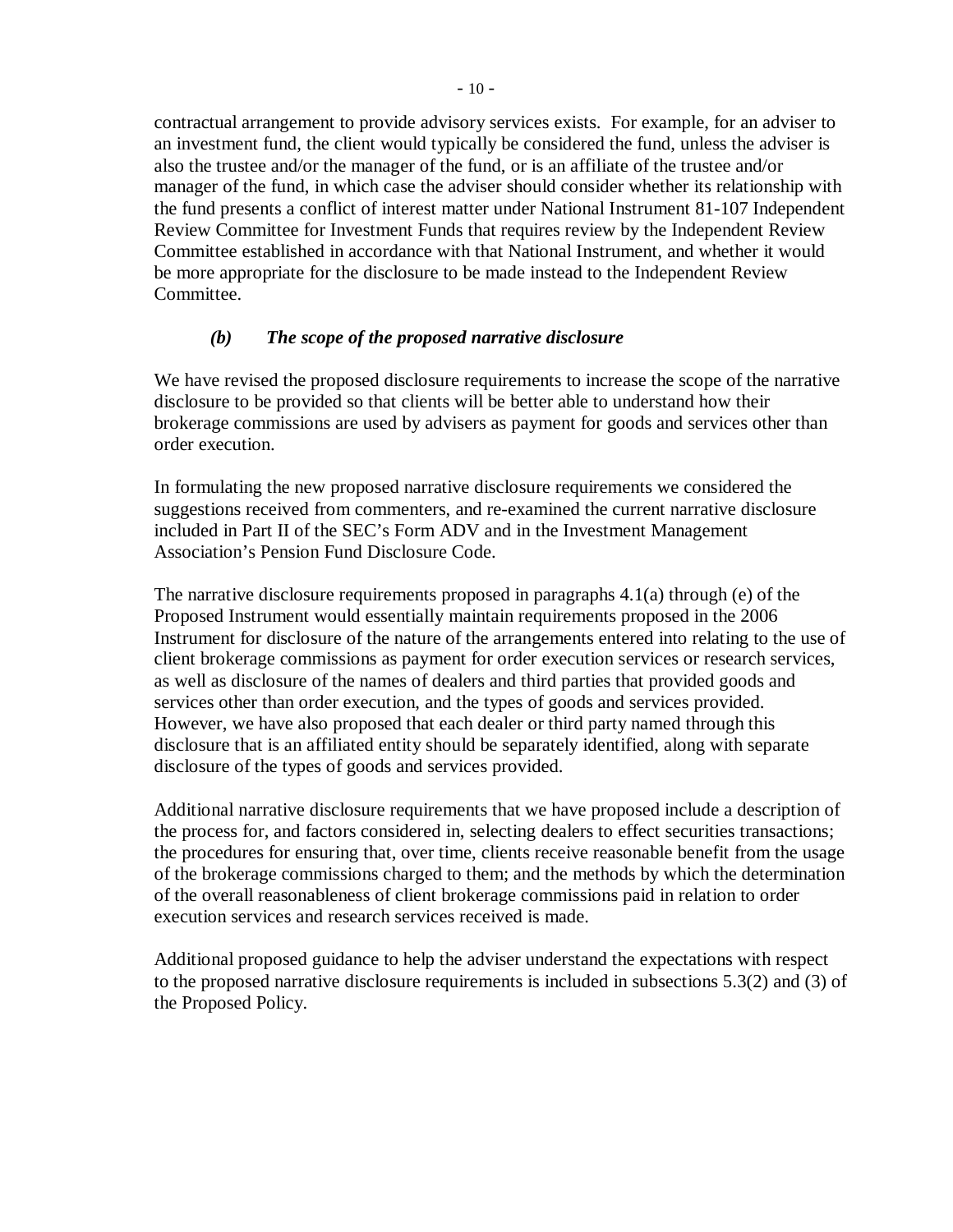#### *(c) The scope of the proposed quantitative disclosure*

We have also revised the proposed disclosure requirements by decreasing the scope of the quantitative disclosure that was proposed in the 2006 Instrument. As an initial step in increasing accountability and transparency through quantitative disclosure, we have proposed in paragraph 4.1(f) of the Proposed Instrument to reduce the client-level quantitative disclosure requirements to disclosure of the total client brokerage commissions paid by the client during the period. In addition, in paragraph  $4.1(g)$  of the Proposed Instrument we have proposed requiring disclosure on an aggregated basis of the total client brokerage commissions paid during the period, along with a reasonable estimate of the portion of those aggregated commissions that represents the amounts paid, or accumulated to pay for, goods and services other than order execution. Guidance has also been proposed in subsection 5.3(4) of the Proposed Policy in relation to the level of aggregation of client brokerage commissions for these disclosure purposes. The proposed guidance allows advisers flexibility to determine the appropriate level of aggregation based on their business structure and client needs.

We believe the quantitative disclosure proposed is consistent with that currently required to be made by investment funds to clients under NI 81-106, except that the proposed disclosure requires the adviser to make a reasonable estimate of the amounts paid or accumulated to pay for goods and services other than order execution, as opposed to requiring disclosure of these amounts to the extent ascertainable. $<sup>7</sup>$ </sup>

We are also of the view that the scope of the quantitative disclosure requirements currently being proposed should not create any unreasonable burden on advisers, or that any apparent lack of harmonization between the quantitative disclosure requirements in the Proposed Instrument and those currently required in the U.S. and U.K. will cause any significant issues. Regardless, we will continue to monitor the developments in the U.S., including whether amendments to their disclosure regime are proposed, and are prepared to revisit the approach we have taken at that time.

**Question 2:** What difficulties might be encountered by requiring the estimate of the aggregated commissions to be split between order execution and goods and services other than order execution? What difficulties might be encountered if instead the requirement was for the aggregate commissions to be split between research services and order execution services?

**Question 3:** As order execution services and research services are increasingly offered in a cross-border environment, should the Proposed Instrument allow an adviser the flexibility to follow the disclosure requirements of another regulatory jurisdiction in place of the proposed disclosure requirements, so long as the adviser can demonstrate that the requirements in that other jurisdiction are, at a minimum, similar to the requirements in the Proposed Instrument? If so, should this flexibility be solely limited to quantitative disclosure given that the issues associated with differences in quantitative disclosure

Transideration will be given to the need for harmonization between the disclosure requirements in the Proposed Instrument and those in the National Instruments governing disclosure by investment funds.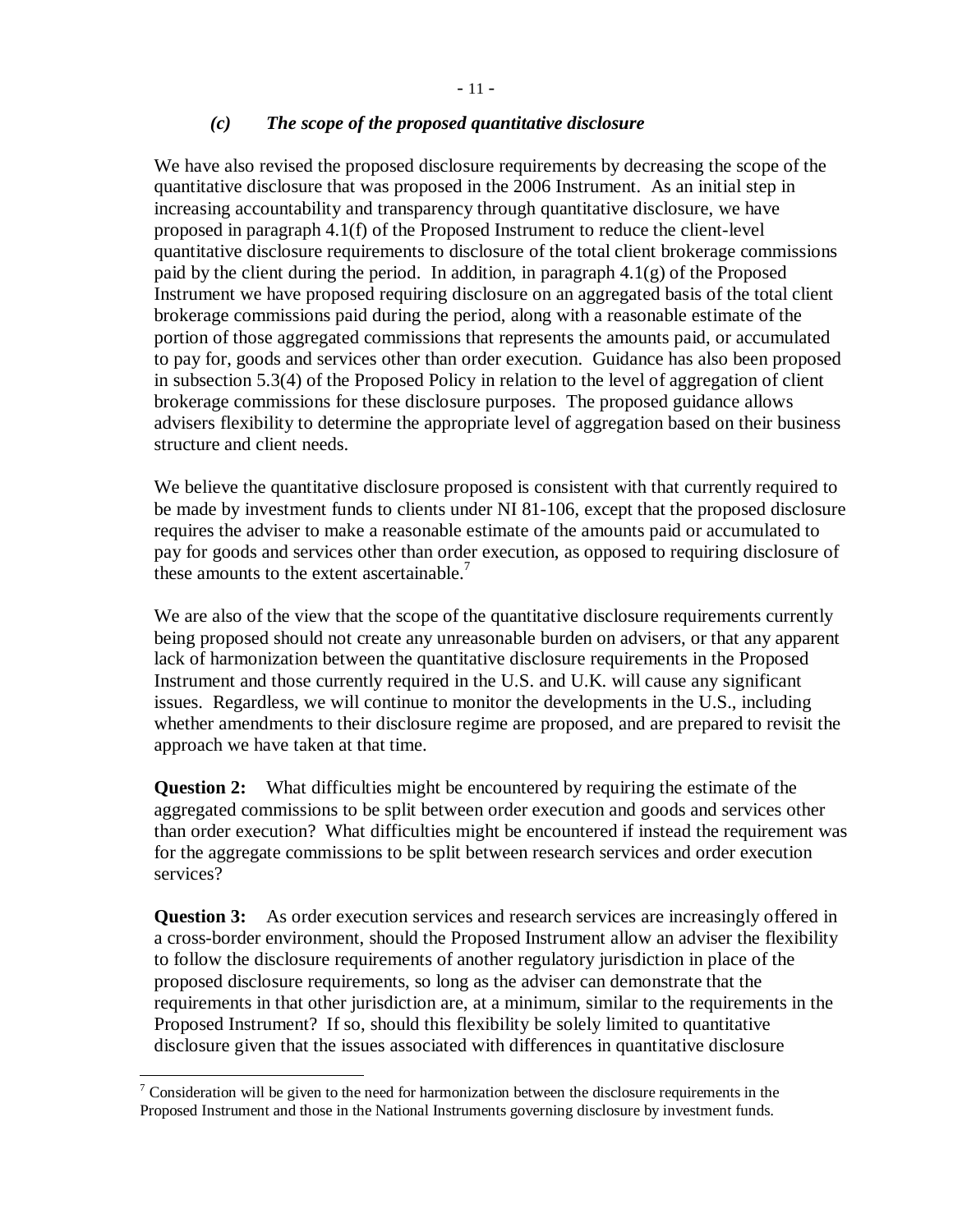requirements between regulatory jurisdictions are likely greater than the problems associated with differences in narrative disclosure requirements? In addition, should there be limitations on which regulatory jurisdictions an adviser may look to for purposes of identifying suitable alternative disclosure requirements and, if so, which jurisdictions should be considered eligible and why?

# *(d) Additional details to be maintained and made available upon request*

We have removed the requirement proposed in subsection 4.1(2) of the 2006 Instrument that would have required the adviser to maintain specifics about each good or service received in the event that a client were to make a request for such information. We are of the view that disclosure of the provider names and types of goods and services currently proposed under paragraph 4.1(c) of the Proposed Instrument should generally provide clients with sufficient detail relating to the specific goods and services paid for with client brokerage commissions.

Despite removal of this explicit requirement, advisers are reminded of the general requirement to maintain adequate books and records in order to be able to demonstrate compliance with the Proposed Instrument.

# *(v) Transition Period*

In response to commenter concerns regarding the need to include a transition period, in particular those concerns relating to the need for time to meet the disclosure requirements proposed in the 2006 Instrument, we have proposed an effective date for the Proposed Instrument of six months from its approval date. This is included in section 6.1 to the Proposed Instrument.

We believe that the amendments made to Proposed Instrument since those proposed in the 2006 Instrument, including the removal of some of the more onerous reporting requirements, should address many of the commenter concerns, and therefore a longer transition period should not be needed.

**Question 4:** Should a separate and longer transition period be applied to the disclosure requirements to allow time for implementation and consideration of any future developments in the U.S.? If so, how long should this separate transition period be?

# **VI. SPECIFIC REQUESTS FOR COMMENTS**

In summary, we specifically request comment on the following issues:

Question 1:

What difficulties might be caused by a temporal standard for order execution services that might differ from the standard applied by the SEC, especially in the absence of any detailed disclosure requirements in the U.S.? In the event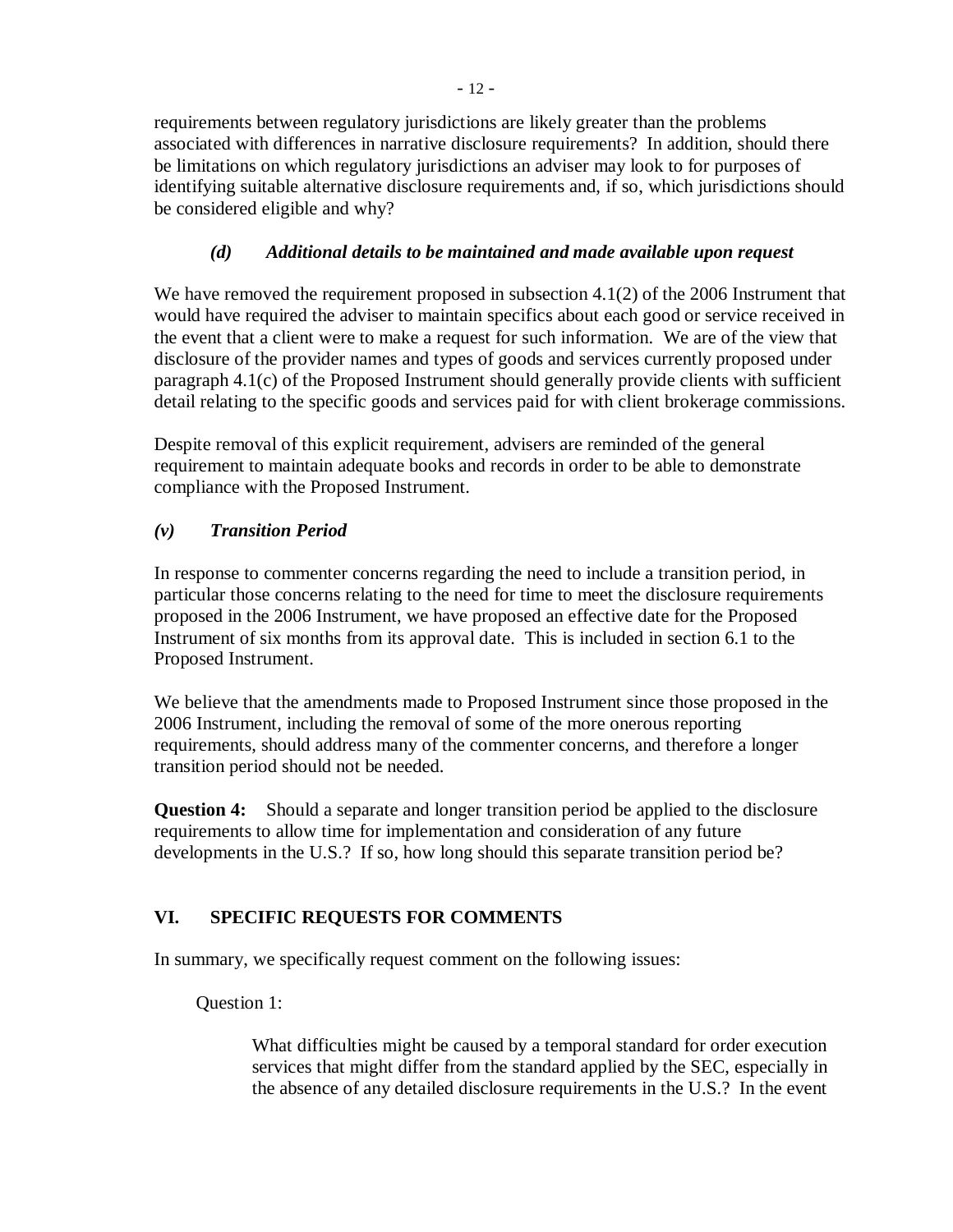difficulties might result, do these outweigh any benefit from having a temporal standard that results in consistent classification of goods and services based on use?

Question 2:

What difficulties might be encountered by requiring the estimate of the aggregated commissions to be split between order execution and goods and services other than order execution? What difficulties might be encountered if instead the requirement was for the aggregate commissions to be split between research services and order execution services?

Question 3:

As order execution services and research services are increasingly offered in a cross-border environment, should the Proposed Instrument allow an adviser the flexibility to follow the disclosure requirements of another regulatory jurisdiction in place of the proposed disclosure requirements, so long as the adviser can demonstrate that the requirements in that other jurisdiction are, at a minimum, similar to the requirements in the Proposed Instrument? If so, should this flexibility be solely limited to quantitative disclosure given that the issues associated with differences in quantitative disclosure requirements between regulatory jurisdictions are likely greater than the problems associated with differences in narrative disclosure requirements? In addition, should there be limitations on which regulatory jurisdictions an adviser may look to for purposes of identifying suitable alternative disclosure requirements and, if so, which jurisdictions should be considered eligible and why?

Question 4:

Should a separate and longer transition period be applied to the disclosure requirements to allow time for implementation and consideration of any future developments in the U.S.? If so, how long should this separate transition period be?

#### **VII. AUTHORITY FOR THE PROPOSED INSTRUMENT**

In those jurisdictions in which the Proposed Instrument is to be adopted as a rule or regulation, the securities legislation in each of those jurisdictions provides the securities regulatory authority with rule-making or regulation-making authority in respect of the subject matter of the Proposed Instrument.

In Ontario, the Proposed Instrument is being made under the following provisions of the *Securities Act* (Ontario) (Act):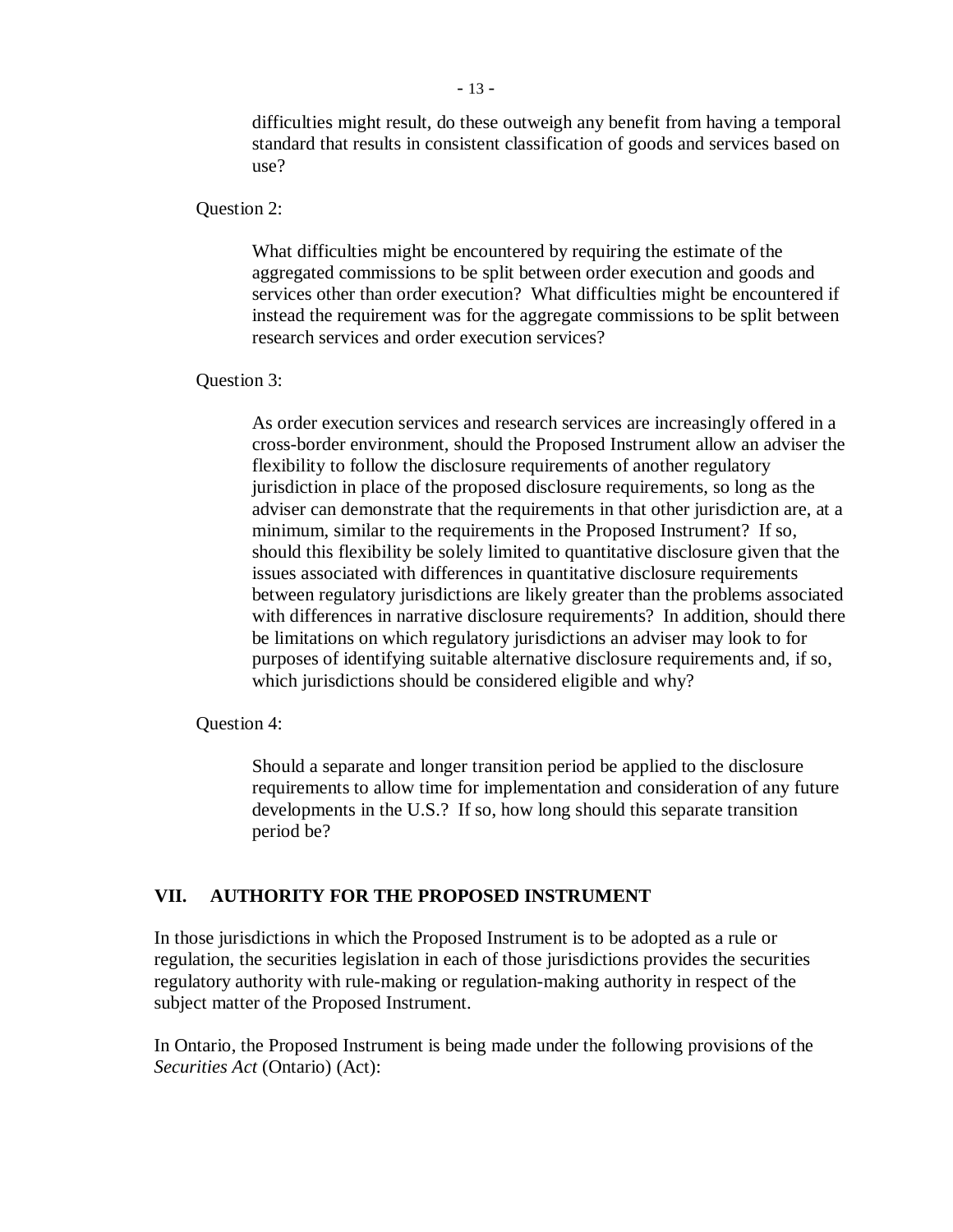- Paragraph  $2(i)$  of subsection 143(1) of the Act allows the Commission to make rules in respect of standards of practice and business conduct of registrants in dealing with their customers and clients, and prospective customers and clients.
- Paragraph  $2(ii)$  of subsection 143(1) of the Act allows the Commission to make rules in respect of requirements that are advisable for the prevention or regulation of conflicts of interest.
- Paragraph 7 of subsection 143(1) of the Act allows the Commission to make rules prescribing requirements in respect of the disclosure or furnishing of information to the public or the Commission by registrants.

# **VIII. RELATED INSTRUMENTS**

The Proposed Instrument and Proposed Policy are related to the Existing Provisions. The AMF and OSC intend to revoke the Existing Provisions and to replace them with the Proposed Instrument and the Proposed Policy, if and when adopted. The revocation of the Existing Provisions is not intended to take effect until the effective date of the Proposed Instrument.

## **IX. ALTERNATIVES AND ANTICIPATED COSTS AND BENEFITS**

Most of the alternatives considered, and the anticipated costs and benefits of implementing the Proposed Instrument, are discussed in the cost-benefit analysis entitled *Cost-Benefit Analysis: Use of Client Brokerage Commissions as Payment for Order Execution Services and Research*. An updated cost-benefit analysis is being published together with this Notice and is included at Appendix "B".

An additional alternative was proposed by the British Columbia Securities Commission (BCSC) with the 2006 Notice. The BCSC suggested that the existing duty for advisers to act fairly, honestly and in good faith, together with guidance and the use of other regulatory tools including compliance reviews and education, would be an appropriate way to regulate client brokerage commission arrangements. Although the BCSC is participating in this republication, the BCSC Board has not yet decided whether the BCSC will adopt the Proposed Instrument. The BCSC looks forward to reviewing further comments in response to the Proposed Instrument.

#### **X. UNPUBLISHED MATERIALS**

In developing the Proposed Instrument, we have not relied on any significant unpublished study, report, or other material.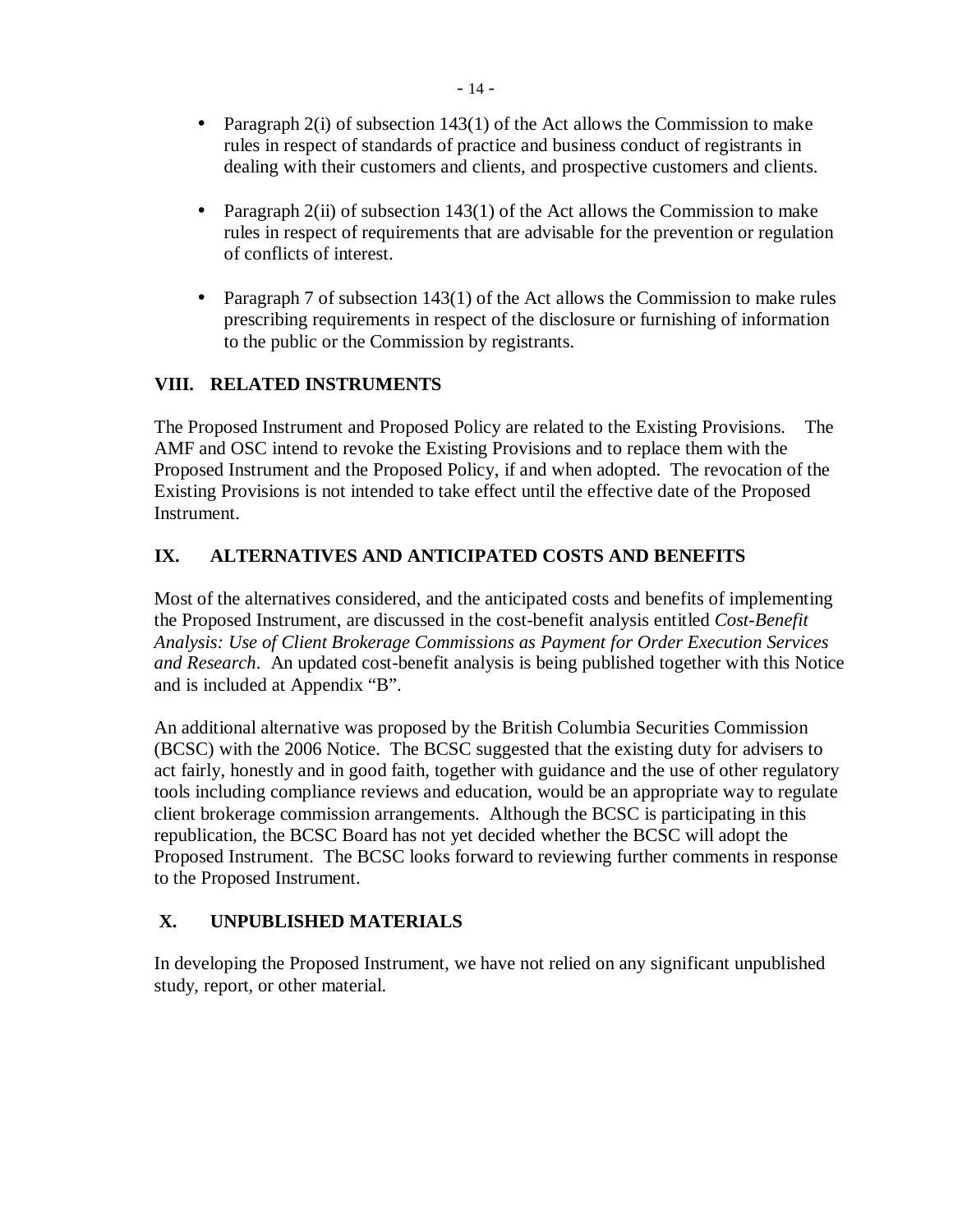#### **XI. COMMENTS AND QUESTIONS**

Interested parties are invited to make written submissions with respect to the Proposed Instrument, Proposed Policy, and the specific questions set out in this notice. Please submit your comments in writing before April 10, 2008.

Submissions should be sent to all securities regulatory authorities listed below in care of the OSC, in duplicate, as indicated below:

British Columbia Securities Commission Alberta Securities Commission Saskatchewan Securities Commission Manitoba Securities Commission Ontario Securities Commission New Brunswick Securities Commission Securities Office, Prince Edward Island Nova Scotia Securities Commission Securities Commission of Newfoundland and Labrador Registrar of Securities, Northwest Territories Registrar of Securities, Nunavut Registrar of Securities, Yukon Territory

c/o John Stevenson, Secretary Ontario Securities Commission 20 Queen Street West Suite 1903, Box 55 Toronto, Ontario, M5H 3S8 e-mail: jstevenson@osc.gov.on.ca

Submissions should also be addressed to the Autorité des marchés financiers (Québec) as follows:

M<sup>e</sup> Anne-Marie Beaudoin Directrice du secrétariat Autorité des marchés financiers Tour de la Bourse 800, Square Victoria C.P. 246, 22e étage Montréal (Québec) H4Z 1G3 courriel: consultation-en-cours@lautorite.qc.ca

A diskette containing the submissions should also be submitted. As securities legislation in certain provinces requires a summary of written comments received during the comment period be published, confidentiality of submissions cannot be maintained.